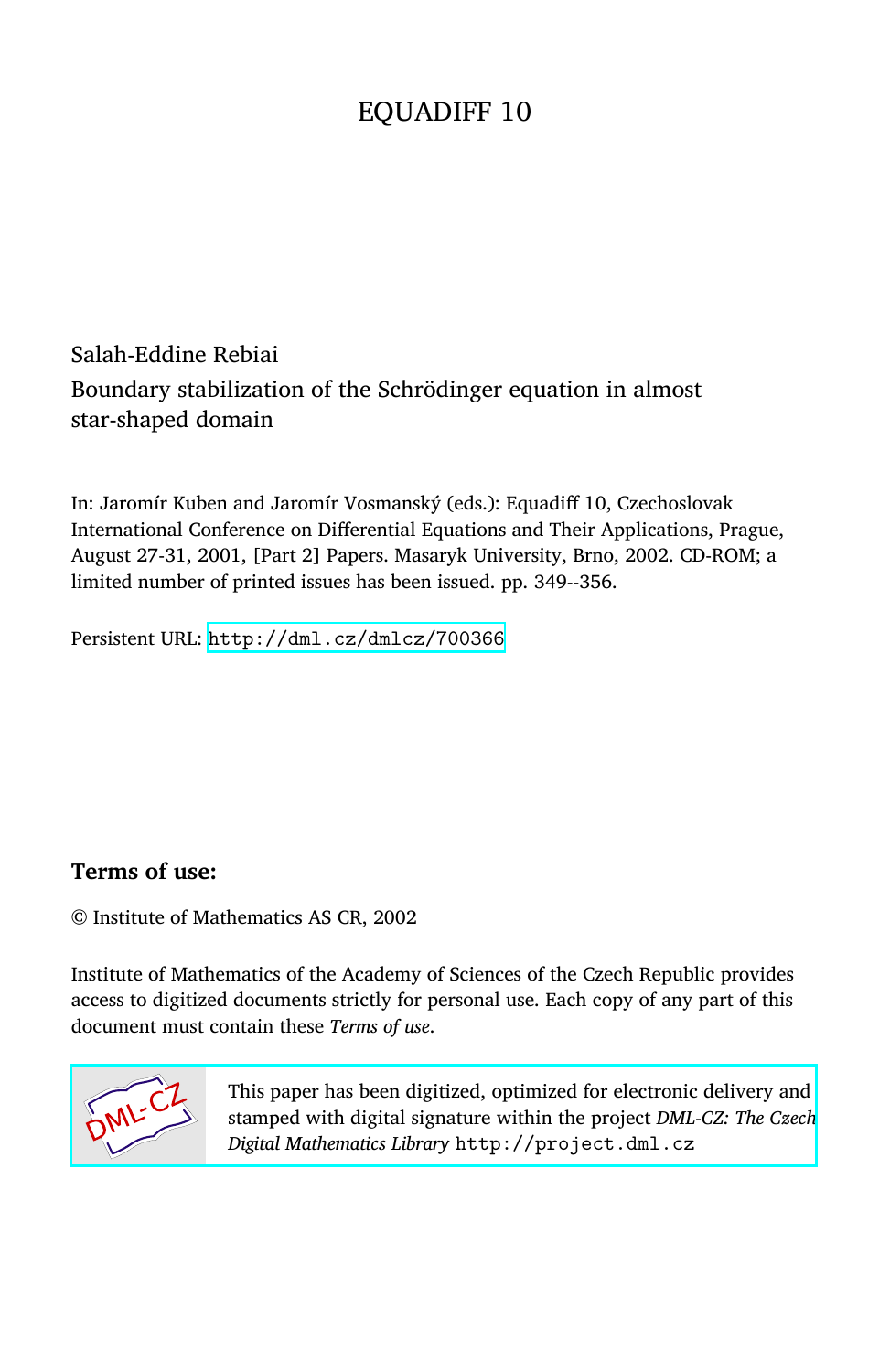# Boundary stabilization of the Schrödinger equation in almost star-shaped domain

Salah-Eddine Rebiai

Department of Mathematics, Faculty of Sciences, Batna University, 05000 Batna, Algeria, Email: [rebiai@hotmail.com](mailto:rebiai@hotmail.com)

Abstract. The question of uniformly stabilizing the solution of the Schrödinger equation  $y_t - i\Delta y = 0$  in  $\Omega \times (0, \infty)$  ( $\Omega$  is a bounded domain of  $R^n$ ) subject to boundary conditions  $y = 0$  on  $\Gamma_0 \times (0, \infty)$  and  $\frac{\partial y}{\partial \nu} = F(y, y_t)$ on  $\Gamma_1 \times (0, \infty), (\Gamma_0, \Gamma_1)$  being a partition of the boundary, is studied. We shall show that if  $\{\Omega, \Gamma_0, \Gamma_1\}$  is almost star-shaped, then a suitable choice of F leads to exponential energy decay. Moreover exponential decay rate estimates will be obtained. The approach adopted is based on multipliers technique.

MSC 2000. 35B45, 35J10, 35B05, 93C20, 93D15

Keywords. Schrödinger equation, boundary stabilization, exponential stability, exponential decay rates estimates, multipliers technique

#### 1 Introduction

<span id="page-1-0"></span>Let  $\Omega$  be an open bounded domain in  $\mathbb{R}^n$  with sufficiently smooth boundary  $\Gamma$ . Assume that  $\Gamma$  consists of two parts  $\Gamma_0$  and  $\Gamma_1$ satisfying

<span id="page-1-1"></span>
$$
\overline{\varGamma_0} \cap \overline{\varGamma_1} = \emptyset \tag{1}
$$

We set  $Q = \Omega \times (0, +\infty)$ ,  $\Sigma_0 = \Gamma_0 \times (0, +\infty)$ ,  $\Sigma_1 = \Gamma_1 \times (0, +\infty)$ . Let a and l be two nonnegative functions of class  $C^1$  such that

$$
\Gamma_0 \neq \emptyset \text{ or } a \neq 0 \tag{2}
$$

This is the preliminary version of the paper.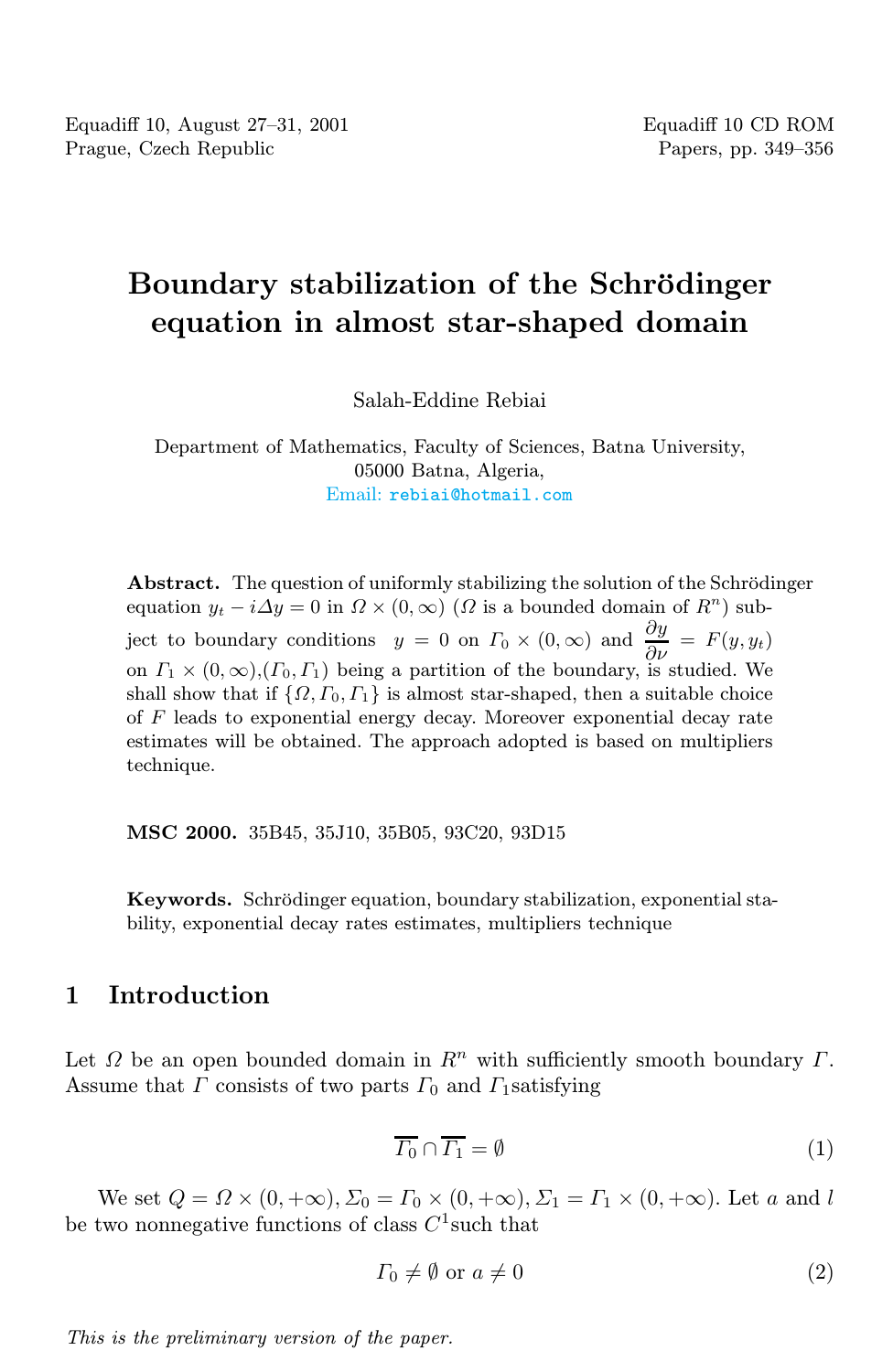<span id="page-2-0"></span>Consider the problem

$$
y_t - i\Delta y = 0 \qquad \text{in } Q \tag{3}
$$

$$
y(x,0) = y_0 \qquad \text{in } \Omega \tag{4}
$$

$$
y = 0 \qquad \text{on } \Sigma_0 \tag{5}
$$

$$
\frac{\partial y}{\partial \nu} + ay + ly_t = 0 \qquad \text{on } \Sigma_1 \tag{6}
$$

where  $y_t = \frac{dy}{dt}$  and  $\nu$  is the unit normal of  $\Gamma$  pointing towards the exterior of Ω. The natural space for initial data is

<span id="page-2-1"></span>
$$
V = \left\{ \varphi \in H^1(\Omega) : \varphi = 0 \text{ on } \Gamma_0 \right\}
$$

When  $\Gamma_0$  has non-empty interior in  $\Gamma$ , by Poincaré's inequality, we have

$$
\|\varphi\|_{L^2(\Omega)} \le \beta \|\nabla \varphi\|_{(L^2(\Omega))^n}, \qquad \forall \varphi \in V \tag{7}
$$

In view of this inequality, we shall consider in  $V$  the norm induced by the inner product

$$
(\varphi, \psi)_V = \Re \int_{\Omega} \nabla \varphi . \nabla \overline{\psi} d\Omega
$$

Associated with each solution of  $(3)-(6)$  $(3)-(6)$  $(3)-(6)$  is its total energy at time t;

$$
E(t) = \int_{\Omega} |\nabla y|^2 d\Omega + \int_{\Gamma_1} a |y|^2 d\Gamma
$$

A simple calculation shows, at least formally, that

$$
\frac{d}{dt}E(t) = -\int_{\Gamma_1} l \, |y_t|^2 \, d\Gamma \le 0
$$

hence  $E(t)$  is nonincreasing.

The question we are interested in is the following: under what conditions can we establish the exponential decay of the energy and if possible obtain explicit decay rate estimates. An affirmative answer to the above question has been given by Machtyngier and Zuazua [\[3\]](#page-8-0) under the following assumptions:

(H1)-  $\{\Omega, \Gamma_0, \Gamma_1\}$  is "star-complemented-star-shaped", scss for short (see [\[1\]](#page-8-1)). This means that there exists a point  $x_0 \in \mathbb{R}^n$  such that

$$
-(x-x_0)\cdot\nu(x) \le 0 \text{ on } \Gamma_0 \text{ (}\Gamma_0 \text{ is star-complemented with respect to } x_0\text{)}
$$

$$
-(x-x_0)\cdot\nu(x) \ge 0 \text{ on } \Gamma_1 \text{ (}\Gamma_1 \text{ is star-shaped with respect to } x_0\text{)}
$$

(*H*2)- 
$$
a \equiv 0
$$
 and  $l = (x - x_0) \cdot \nu(x)$ 

The aim of this paper is to extend the result of Machtyngier and Zuazua, in two ways: first by replacing the scss domains by a larger class of domains known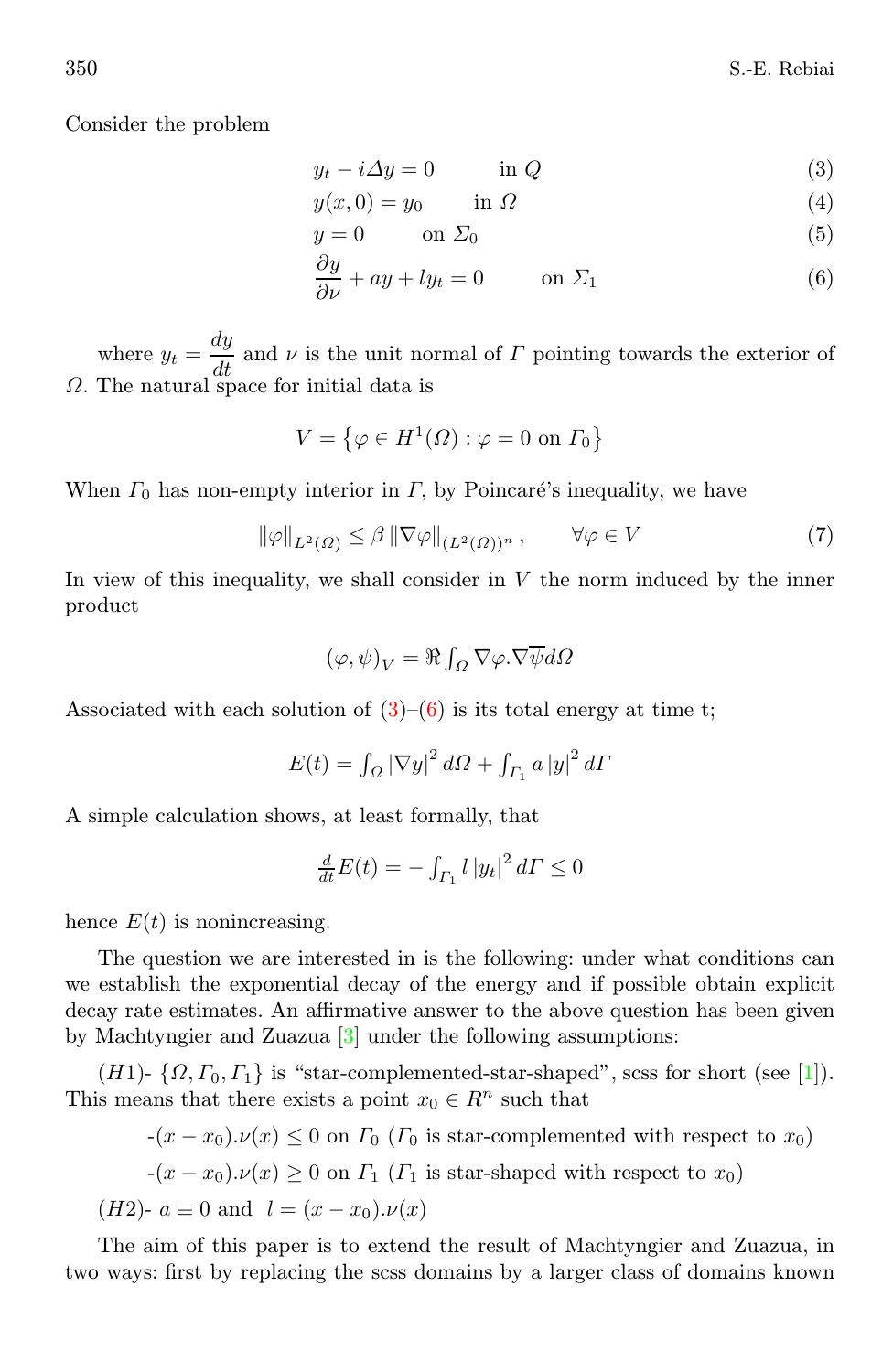as almost star shaped domains, second by replacing the boundary feedback  $(H2)$ by a more general one with  $a \neq 0$ .

The rest of the paper is organized as follows. In Section 2, we recall the notion of almost star-shaped domains. In Section 3, we state and prove the boundary stabilization theorem.

#### 2 Almost star-shaped domains

<span id="page-3-1"></span>**Definition 1.**  $\{\Omega, \Gamma_0, \Gamma_1\}$  is an almost star-shaped domain if there exists  $\varphi \in$  $C^2(\overline{\Omega})$  such that

$$
\Delta \varphi = 1 \qquad \text{in } \Omega \tag{8}
$$

$$
\lambda_1(\varphi) = \text{Inf}\left\{\lambda_1(x), x \in \Omega\right\} > 0\tag{9}
$$

$$
\frac{\partial \varphi}{\partial \nu} \le 0 \qquad \text{on } \Gamma_0 \tag{10}
$$

$$
\frac{\partial \varphi}{\partial \nu} \ge 0 \qquad \text{on } \varGamma_1 \tag{11}
$$

where  $\lambda_1(x)$  is the smallest eigenvalue of the real symmetric squared matrix  $D^2\varphi(x)$ .

The simplest example is the case where  $\{\Omega, \Gamma_0, \Gamma_1\}$  is a scss domain. The function  $\varphi$  is then given by

$$
\varphi(x) = \frac{1}{2n} |x - x_0|^2
$$

*Remark 2.* We refer to  $[4]$  and  $[5]$  for other examples and further details.

#### 3 The boundary stabilization theorem

We first state the following existence and regularity theorem for the system  $(3)-(6)$  $(3)-(6)$  $(3)-(6)$ 

**Theorem 3.** Assume  $(1)$  and  $(2)$ . 1- Given  $y_0 \in V$ , the problem  $(3)$ – $(6)$  has a unique weak solution

$$
y \in C((0, +\infty), V) \cap C^1((0, +\infty), L^2(\Omega))
$$

<span id="page-3-0"></span>2- If  $y_0$  satisfies the stronger conditions

$$
y_0 \in H^2(\Omega) \cap V \tag{12}
$$

$$
\frac{\partial y_0}{\partial \nu} + ay_0 + il \Delta y_0 = 0 \text{ on } \Gamma_1 \tag{13}
$$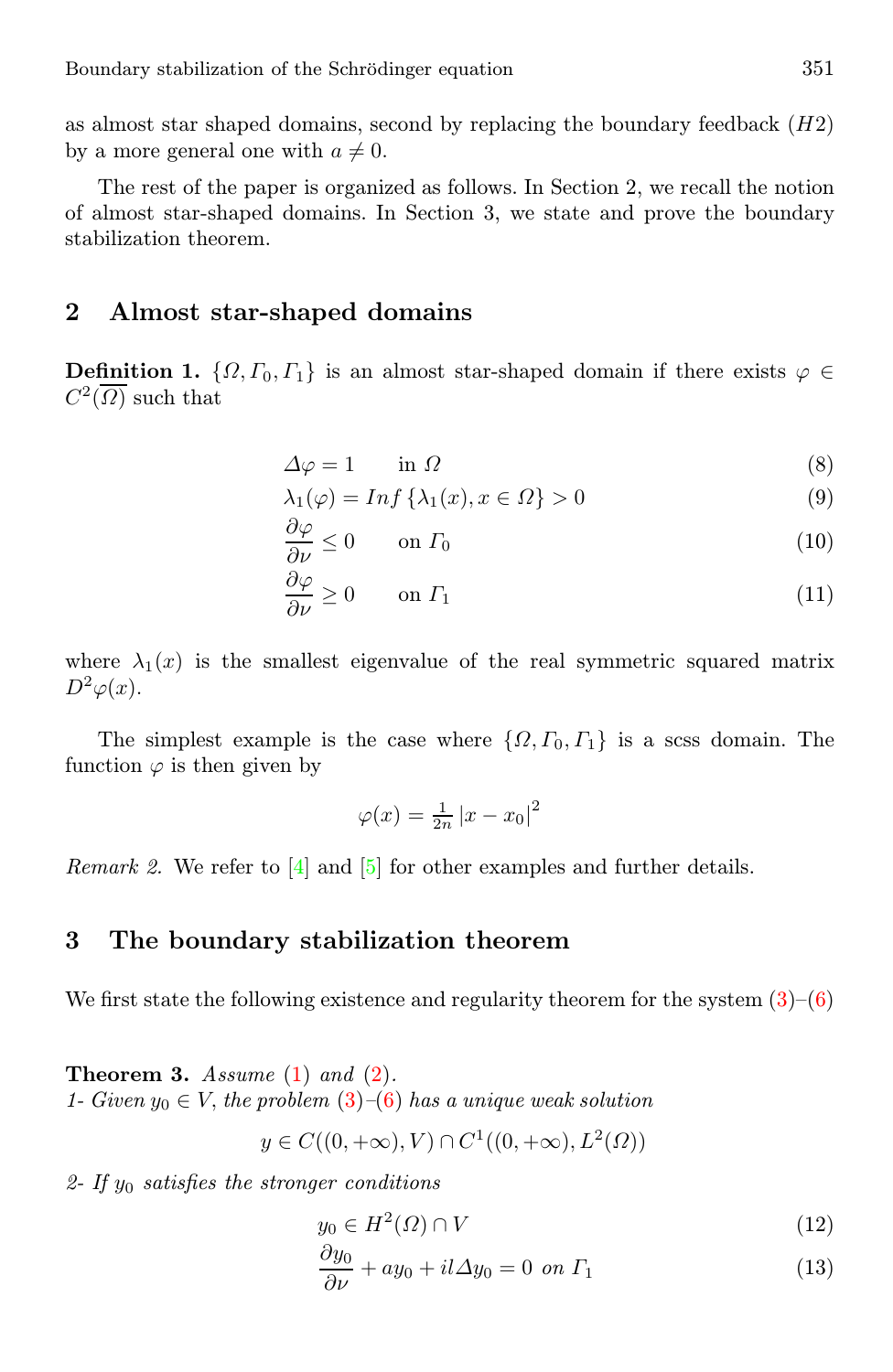Then the solution y has the stronger regularity property

$$
y \in L^{\infty}((0, +\infty), H^2(\Omega)), y_t \in L^{\infty}((0, +\infty), V)
$$

<span id="page-4-2"></span>To prove this theorem, semigroups approach can be adopted (see  $[2]$ ). Our main result is as follows.

<span id="page-4-0"></span>**Theorem 4.** Let  $\{\Omega, \Gamma_0, \Gamma_1\}$  be an almost star shaped-domain, and choose

$$
a = \frac{1}{8 \|\nabla \varphi\|_{\infty}^2} \frac{\partial \varphi}{\partial \nu} \quad \text{and} \quad l = \sqrt{\frac{2}{3}} \frac{\partial \varphi}{\partial \nu} \tag{14}
$$

Then for every  $y_0 \in V$ , the energy corresponding to the weak solution of  $(3)-(6)$  $(3)-(6)$  $(3)-(6)$ satisfies the estimate

$$
\forall t \ge 0, \qquad E(t) \le E(0)e^{1-\omega t} \qquad \text{with } \omega = \frac{\lambda_1(\varphi)}{(\sqrt{6} \|\nabla \varphi\|_{\infty} + \beta) \|\nabla \varphi\|_{\infty}}
$$

This theorem will be only proved for smooth initial data. The general case follows by a standard density argument. To proceed the following preliminary results are needed.

<span id="page-4-1"></span>**Lemma 5.** Given  $y_0$  verifying [\(12\)](#page-3-0)–[\(13\)](#page-3-0). Then the strong solution of [\(3\)](#page-2-0)–[\(6\)](#page-2-0) satisfies

$$
\forall 0 \le S \le T < +\infty, \qquad E(S) - E(T) = \int_{\Sigma_1} l \, |y_t|^2 \, d\Sigma \tag{15}
$$

*Proof.* We multiply both sides of [\(3\)](#page-2-0) by  $\overline{y_t}$  and we integrate by parts over  $\Omega$  We obtain

$$
0 = \int_{\Omega} (y_t - i\Delta y) \overline{y_t} d\Omega
$$
  
= 
$$
\int_{\Omega} (|y_t|^2 - i \overline{y_t} \Delta y) d\Omega
$$
  
= 
$$
\int_{\Omega} |y_t|^2 d\Omega + i \int_{\Omega} \nabla y \cdot \nabla \overline{y_t} d\Omega + i \int_{\Gamma_1} (a y \overline{y_t} + l |y_t|^2) d\Sigma
$$

It follows that

$$
\Re(\int_{\Omega} \nabla y. \nabla \overline{y_t} d\Omega + \int_{\Gamma_1} ay \overline{y_t} d\Sigma) = -\int_{\Gamma_1} l \left| y_t \right|^2 d\Sigma
$$

But the left-hand side of the above equality is precisely  $\frac{d}{dt}E(t)$ . Hence the desired result.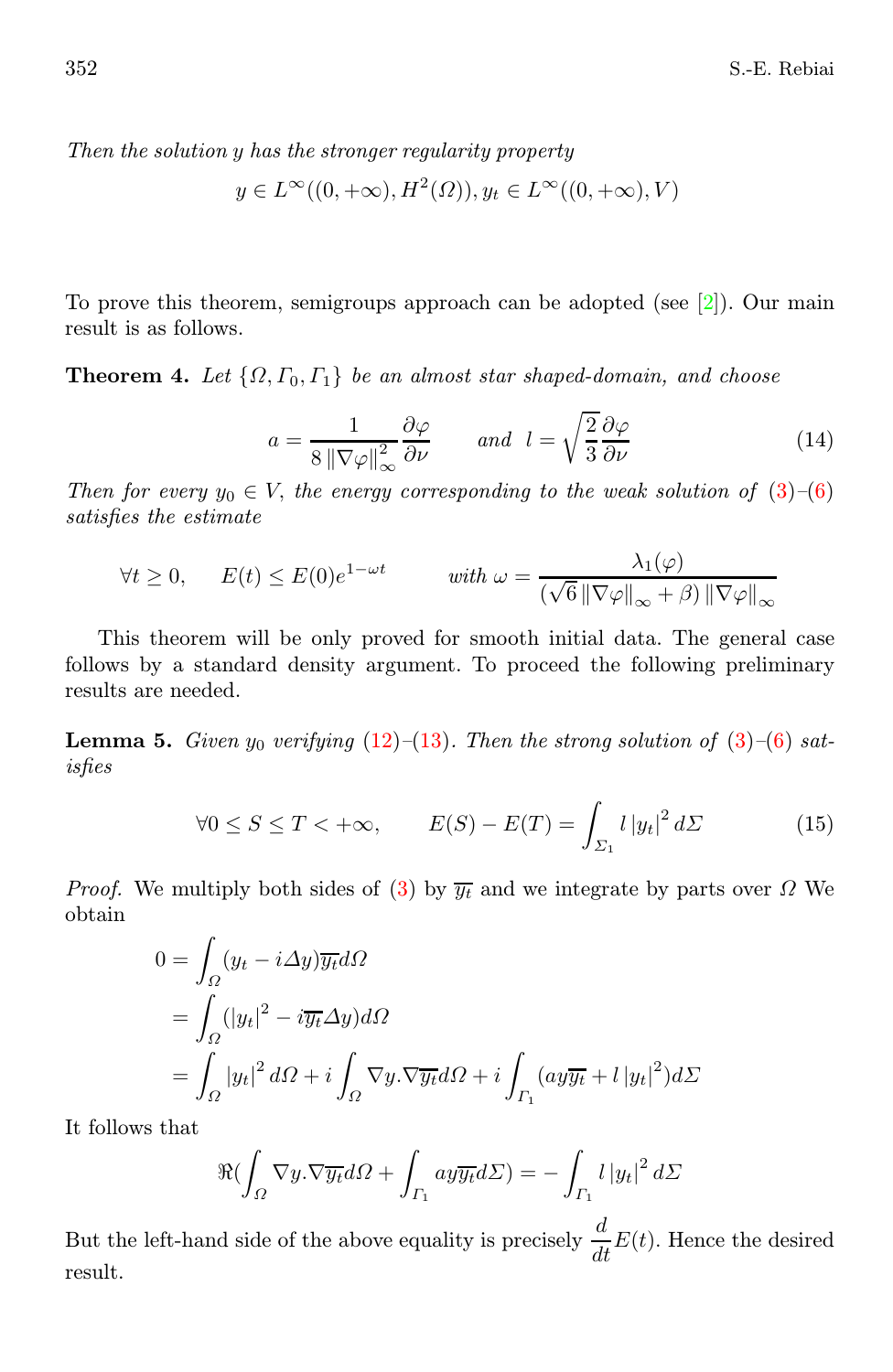<span id="page-5-4"></span>**Lemma 6.** Given  $0 \leq S < T$ . Then the following identity holds true for any strong solution of  $(3)-(6)$  $(3)-(6)$  $(3)-(6)$ :

$$
-2\int_{\Sigma_1} (ay + ly_t)\nabla\varphi \cdot \nabla \overline{y}d\Sigma - \Re \int_{\Sigma_1} (|\nabla y|^2 + iy\overline{y}_t) \frac{\partial \varphi}{\partial \nu} d\Sigma -
$$
  

$$
\Re \int_{\Sigma_1} (a\overline{y} + l\overline{y}_t)yd\Sigma + \int_{\Sigma_0} \left| \frac{\partial y}{\partial \nu} \right| \frac{\partial \varphi}{\partial \nu} d\Sigma = \Im X + 2\Re \int_Q (D^2 \varphi \nabla \overline{y}) \cdot \nabla y dQ
$$
(16)

where

$$
X = \left[ \int_{\Omega} y \nabla \varphi . \nabla \overline{y} d\Omega \right]_{S}^{T}
$$

<span id="page-5-1"></span>*Proof.* (i)- We multiply both sides of [\(3\)](#page-2-0) by  $\nabla \varphi \cdot \nabla \overline{y}$  and integrate over Q. We obtain the following identity (see the Appendix):

$$
2\Re \int_{\Sigma} \frac{\partial \overline{y}}{\partial \nu} \nabla \varphi . \nabla y d\Sigma - \int_{\Sigma} |\nabla y|^2 \frac{\partial \varphi}{\partial \nu} + \Im \int_{\Sigma} y \overline{y_t} \frac{\partial \varphi}{\partial \nu} d\Sigma +
$$
  

$$
\Re \int_{\Sigma} \frac{\partial \overline{y}}{\partial \nu} y \Delta \varphi d\Sigma = \Im X + 2\Re \int_{Q} (D^2 \varphi \nabla \overline{y}) \nabla y dQ \qquad (17)
$$

<span id="page-5-0"></span>(ii)- We now use the boundary conditions  $(5)$  and  $(6)$ . Thus

On 
$$
\Gamma_0: y = y_t = 0; |\nabla y| = \left| \frac{\partial y}{\partial \nu} \right|; \nabla \varphi. \nabla y = (\nabla \varphi. \nu) \frac{\partial y}{\partial \nu}
$$
 (18)

Therefore using  $(6)$  and  $(18)$  in the left-hand side of  $(17)$ , we find the sought- after identity for y satisfying  $(3)-(6)$  $(3)-(6)$  $(3)-(6)$ .

<span id="page-5-3"></span><span id="page-5-2"></span>**Lemma 7.** Assume that a and l are defined by  $(14)$ . Then for any initial data verifying  $(12)$  and  $(13)$ , we have:

$$
\int_{\Sigma_{0}} (\frac{\partial y}{\partial \nu})^{2} \frac{\partial \varphi}{\partial \nu} - 2\Re \int_{\Sigma_{1}} (ay + ly_{t}) \nabla \varphi. \nabla \overline{y} d\Sigma - \int_{\Sigma_{1}} (|\nabla y|^{2} + iy \overline{y_{t}}) \frac{\partial \varphi}{\partial \nu} d\Sigma - \Re \int_{\Sigma_{1}} (a\overline{y} + i\overline{y_{t}}) y d\Sigma \le 4\sqrt{6} \|\nabla \varphi\|_{\infty}^{2} (E(S) - E(T)) - \frac{1}{4} \int_{\Sigma_{1}} a |y|^{2} d\Sigma
$$
 (19)

*Proof.* Set  $\alpha = \frac{1}{\alpha - \frac{1}{\alpha}}$  $8 \left\| \nabla \varphi \right\|_\infty^2$ and  $\lambda = \sqrt{\frac{2}{3}}$ Then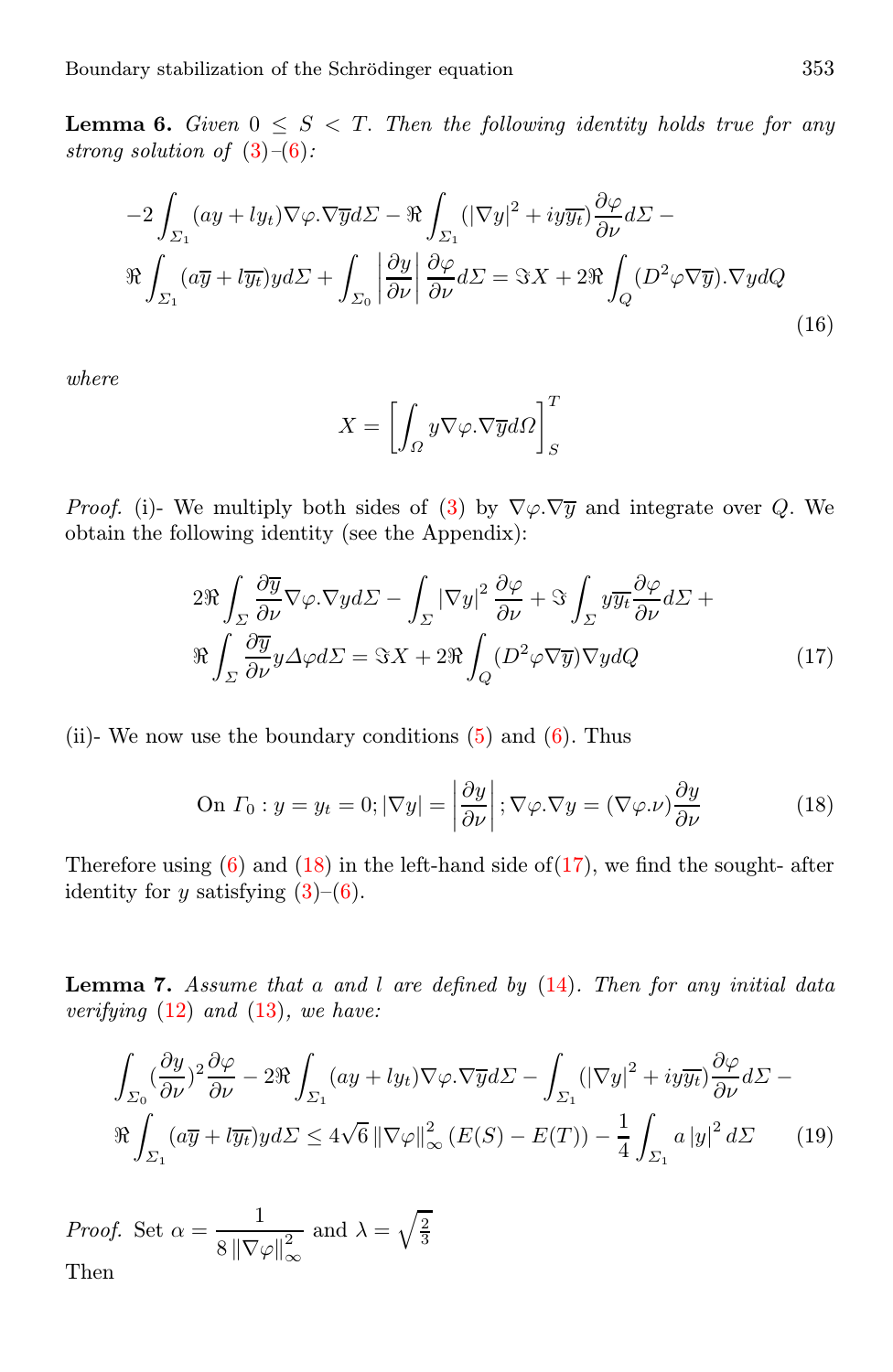$$
-2\Re(ay + ly_t)\nabla\varphi.\nabla\overline{y} - |\nabla y|^2 \frac{\partial\varphi}{\partial\nu} - \Re(iy\overline{y_t}\frac{\partial\varphi}{\partial\nu}) - a|y|^2 - \Re(ly\overline{y_t})
$$
  

$$
\leq \frac{\partial\varphi}{\partial\nu} \left[ 2\left\|\nabla\varphi\right\|_{\infty}^2 (\alpha^2|y|^2 + \lambda^2|y_t|^2) + |\nabla y|^2 \right] - \frac{\partial\varphi}{\partial\nu} |\nabla y|^2 +
$$
  

$$
\frac{\lambda^2 + 1}{2\alpha} \frac{\partial\varphi}{\partial\nu} |y_t|^2 + \frac{\alpha}{2} \frac{\partial\varphi}{\partial\nu} |y|^2 \leq \frac{\partial\varphi}{\partial\nu} \left[ 2\left\|\nabla\varphi\right\|_{\infty}^2 \lambda^2 + \frac{\lambda^2 + 1}{2\alpha} \right] |y_t|^2 +
$$
  

$$
\frac{\partial\varphi}{\partial\nu} \left[ 2\left\|\nabla\varphi\right\|_{\infty}^2 \alpha - \frac{1}{2} \right] \alpha |y|^2
$$

The estimate [\(19\)](#page-5-2) follows now from the particular choice of the coefficients  $\alpha$  and  $\lambda$  given by [\(14\)](#page-4-0), from the identity [\(15\)](#page-4-1) and [\(8\)](#page-3-1)–[\(11\)](#page-3-1).

#### <span id="page-6-0"></span>Lemma 8.

$$
|X| \le 2\beta E(S)
$$

Proof. Using  $(7)$ , we have

$$
\left| \int_{\Omega} y \nabla \varphi \cdot \nabla \overline{y} d\Omega \right| \leq \|y(t)\|_{L^{2}(\Omega)} \left\| \nabla \varphi \cdot \nabla \overline{y}(t) \right\|_{L^{2}(\Omega)} \leq \beta \left\| \nabla \varphi \right\|_{\infty} \left\| y(t) \right\|_{V}^{2}
$$

Thus

$$
|X|\leq 2\beta\left\|\nabla\varphi\right\|_{\infty}E(S)
$$

## 4 Proof of Theorem [4](#page-4-2)

Applying Lemmas  $7$  and  $8$ , we deduce from the identity  $(16)$ , the inequality

$$
2\Re \int_{Q} (D^{2}\varphi\nabla \overline{y})\cdot\nabla y dQ \leq (4\sqrt{6} \left\|\nabla \varphi\right\|_{\infty}^{2} + 2\beta \left\|\nabla \varphi\right\|_{\infty}) E(S) + \frac{1}{4} \int_{\Sigma_{1}} a \left|y\right|^{2} d\Sigma
$$

Using  $(9)$ , we get

$$
2\lambda_1(\varphi)\int_S^T E(t)dt \le (4\sqrt{6} \left\|\nabla\varphi\right\|_{\infty}^2 + 2\beta \left\|\nabla\varphi\right\|_{\infty})E(S)
$$

Letting  $T \to +\infty$ , we obtain for every fixed  $S \in R_+$ , the estimate

$$
\int_{S}^{+\infty} E(t)dt \le \frac{1}{\omega}E(S)
$$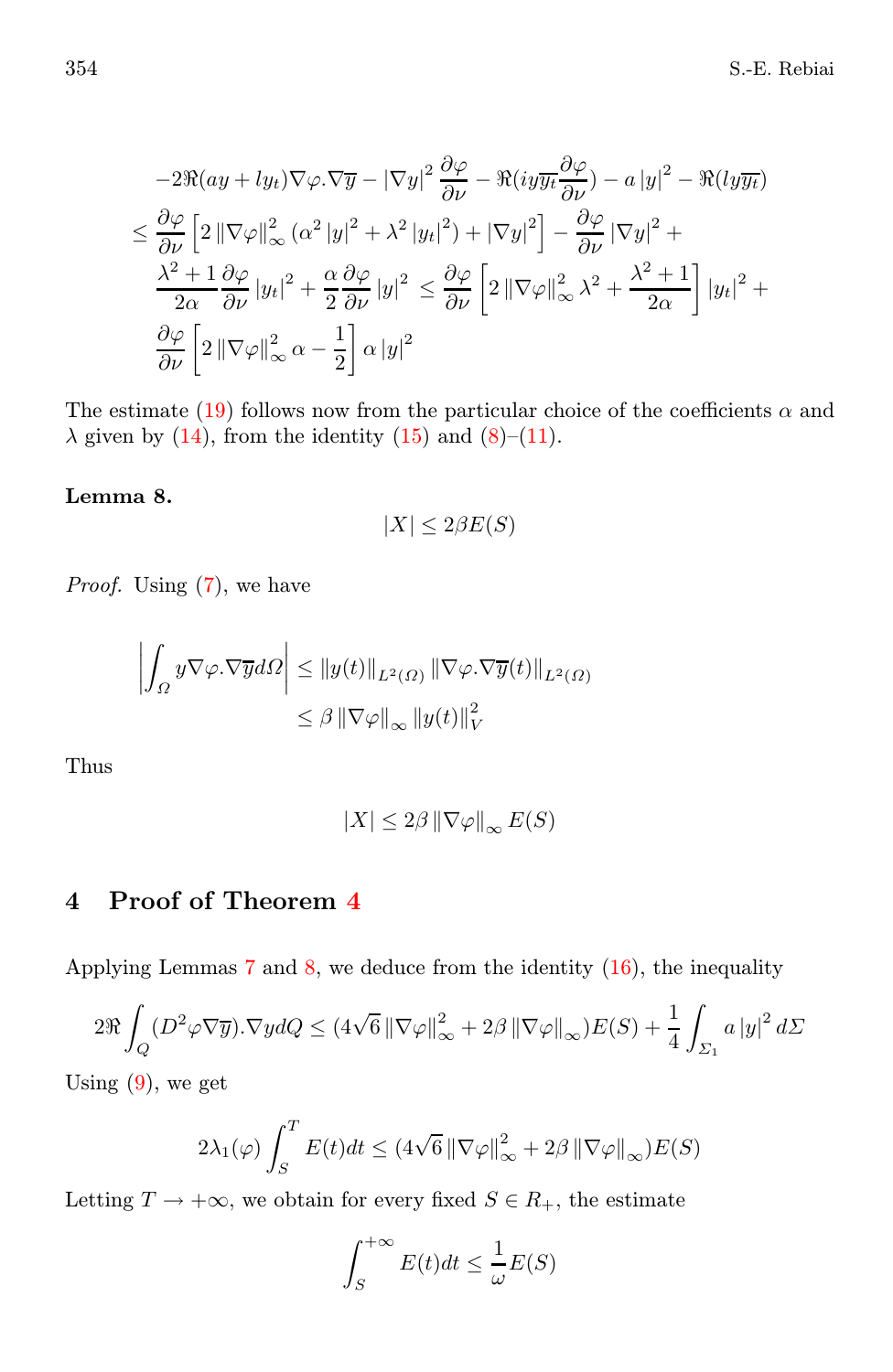where

$$
\omega = \frac{\lambda_1(\varphi)}{(\sqrt{6} \left\| \nabla \varphi \right\|_{\infty} + \beta) \left\| \nabla \varphi \right\|_{\infty}}
$$

The conclusion of the theorem follows by applying a Gronwall-type inequality as in [\[2\]](#page-8-4).

## 5 Appendix Proof of [\(17\)](#page-5-1)

We multiply both sides of [\(3\)](#page-2-0) by  $\nabla \varphi \cdot \nabla \overline{y}$  and integrate by parts over Q. Term  $y_t \nabla \varphi \cdot \nabla \overline{y}$ 

Integrating by parts in t and using the identity

<span id="page-7-4"></span><span id="page-7-1"></span><span id="page-7-0"></span>
$$
\int_{\Omega} h.\nabla \psi d\Omega = \int_{\Gamma} h\psi.\nu d\Gamma - \int_{\Omega} \psi \nabla h d\Omega \tag{A1}
$$

we obtain

$$
\int_{Q} y_{t} \nabla \varphi \cdot \nabla \overline{y} dQ = \left[ \int_{Q} y_{t} \nabla \varphi \cdot \nabla \overline{y} d\Omega \right]_{S}^{T} - \int_{\Sigma} y \overline{y_{t}} \nabla \varphi \cdot \nu d\Sigma - i \int_{Q} y \Delta \overline{y} \Delta \varphi dQ \quad (A2)
$$

Adding  $-i\int_Q \Delta y \nabla \varphi \cdot \nabla \overline{y} dQ$  to both sides of [\(A2\)](#page-7-0) yields

<span id="page-7-2"></span>
$$
2\Re \int_{Q} \Delta \overline{y} \nabla \varphi. \nabla y dQ = \Im X - \Im \int_{\Sigma} y \overline{y_{t}} \nabla \varphi. \nu d\Sigma - \Re \int_{Q} y \Delta \overline{y} \Delta \varphi dQ \tag{A3}
$$

Term  $\int_Q y \Delta \overline{y} \Delta \varphi dQ$ 

Using Green's first theorem and the identity [\(20\)](#page-7-1), we find

$$
\int_{Q} y \Delta \overline{y} \Delta \varphi dQ = \int_{\Sigma} \frac{\partial \overline{y}}{\partial \nu} y \Delta \varphi d\Sigma - \int_{Q} |\nabla y|^{2} \Delta \varphi dQ - \int_{Q} y \nabla \overline{y} . \nabla (\Delta \varphi) dQ \quad (A4)
$$

Term  $\int_Q \Delta \overline{y} \nabla \varphi \cdot \nabla y dQ$ 

We use Green's first theorem and the identity  $(20)$ . We obtain

<span id="page-7-3"></span>
$$
\int_{Q} \Delta \overline{y} \nabla \varphi. \nabla y dQ = \int_{\Sigma} \frac{\partial \overline{y}}{\partial \nu} \nabla \varphi. \nabla y d\Sigma - \int_{Q} (D^{2} \varphi \nabla \overline{y}). \nabla y dQ -
$$
\n
$$
\frac{1}{2} \int_{\Sigma} |\nabla y|^{2} \nabla \varphi. \nu d\Sigma + \frac{1}{2} \int_{Q} |\nabla y|^{2} \Delta \varphi dQ \qquad (A5)
$$

Inserting  $(A4)$  and  $(A5)$  into  $(A3)$ , results in  $(17)$ .